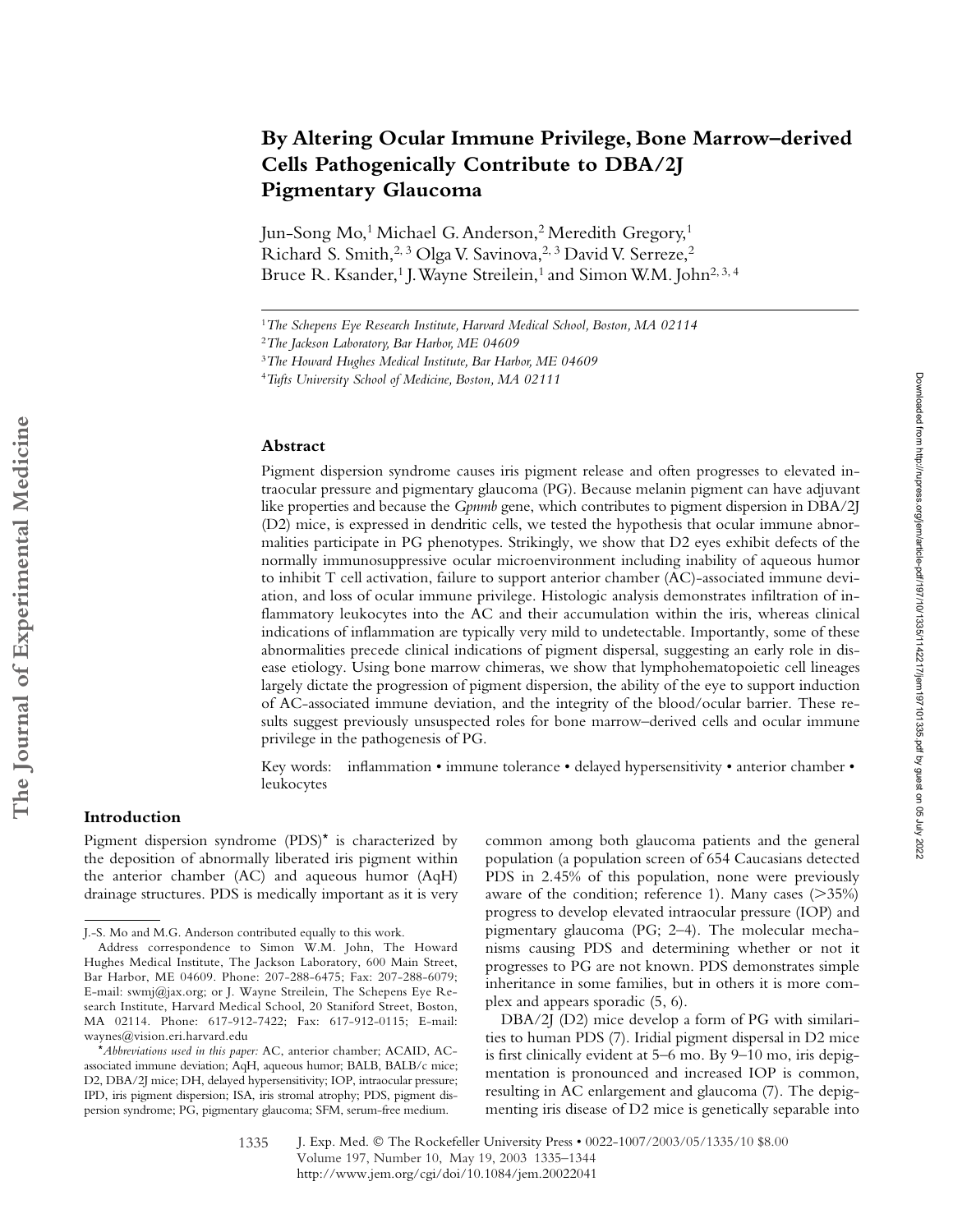two distinct phenotypes, iris pigment dispersion (IPD) and iris stromal atrophy (ISA), which are caused by mutations in the *Gpnmb* and *Tyrp1* genes, respectively (8, 9). TYRP1 is believed to participate in melanosomal melanin synthesis, whereas GPNMB is less well characterized but also present in melanosomes (10–12). Because pigment dispersion caused by *Gpnmb* mutation has strong similarities to human PDS, including a pattern of radial iris depigmentation considered a hallmark of human PDS, D2 mice provide a valuable resource for defining factors that may contribute to human PG (7, 8, 13).

In addition to a melanosomal component to the D2 disease, several intriguing observations suggest that pigment dispersal in D2 eyes might involve immune dysfunction. Foremost of these is that *Gpnmb* is expressed in some types of dendritic cells (14, 15), a potent professional APC normally resident in the iris (16, 17). Furthermore, TYRP1, as well as melanin itself, have been identified as antigens relevant to inflammatory eye disease (18, 19) and melanin can also exhibit adjuvant-like properties (18, 20). Although D2 mice with altered GPNMB and TYRP1 function could theoretically support aberrant immune reactions through a number of different pathways, a role of the immune system in D2 pigment dispersion has not previously been addressed.

Here, we test the novel hypothesis that ocular immune abnormalities contribute to the pathogenesis of pigment dispersion in D2 mice. We present multiple lines of evidence for compromised ocular immune privilege, which is accompanied by a mild but chronic inflammatory response in D2 eyes. Importantly, we show that the genotype of bone marrow–derived cells in D2 mice determines the presence or absence of the prominent pigment dispersion associated with mutation of *Gpnmb* through mechanisms related to ocular immune privilege. These results demonstrate that cells of bone marrow origin pathogenically contribute to abnormal pigment dispersion. By implication, these data suggest that previously unsuspected immune abnormalities may amplify the level of pigment dispersion and therefore increase the likelihood of PDS progression to PG in humans.

#### **Materials and Methods**

**The Journal of Experimental Medicine**

The Journal of Experimental Medicine

*Animal Husbandry.* Female D2, C57BL/6J (B6), and B6D2F1/J (B6D2F1) mice were obtained from The Jackson Laboratory. BALB/c (BALB) mice were obtained from The Schepens Eye Research Institute's animal breeding facility. D2 mice and D2 bone marrow chimeras used in studies of AqH and AC-associated immune deviation (ACAID) induction were aged at The Jackson Laboratory under previously described environmental conditions (7, 8), and shipped to The Schepens Eye Research Institute for experimentation. All animals were treated according to the guidelines of the Association for Research in Vision and Ophthalmology for use of animals in research. All experimental protocols were approved by the Animal Care and Use Committee of The Schepens Eye Research Institute or The Jackson Laboratory. Where appropriate, mice were anesthetized using intraperitoneal

injection of ketamine (Ketalar; Parke-Davis) and xylazine (Rompun; Phoenix Pharmaceutical).

*AqH Collection and Analysis.* AqH was collected, pooled (2  $\mu$ l/eye, 6–10 eyes/pool), and centrifuged at 4,000 rpm for 4 min (21). Protein concentration was determined using 1  $\mu$ l of the supernatant (BCA; Pierce Chemical Co.), and the remaining supernatant was frozen immediately at  $-70^{\circ}$ C until used in the T cell proliferation assay. The sediment after centrifugation was resuspended in 20  $\mu$ l PBS and 10  $\mu$ l was used to count cells using a hemocytometer. Remaining cells from each age group were combined, stained with Giemsa, and subjected to differential analysis. FACS® profiles of AqH were collected by labeling the pooled AqH of 10 eyes from 6-mo-old female D2 mice with conjugated mAb.

*Flow Cytometry.* The conjugated mAb used for FACS® analysis of AqH preparations were against murine MHC class II FITC (M5/114; The Jackson Laboratory Flow Cytometry Service), murine CD11b PE (BD Biosciences), and murine CD11c APC (BD Biosciences). The mAbs used to analyze bone marrow chimeras were against murine MHC class I H-2K<sup>d</sup> PE (SF1-1.1; BD Biosciences) and murine H-2K<sup>b</sup> FITC (28-13-3s; The Jackson Laboratory Flow Cytometry Service). Labeling was assessed by multicolor flow cytometry (FACScan™ or FACScalibur®; BD Biosciences) and analyzed using the CellQuest 3.3 data reduction system (BD Biosciences).

*Anti-CD3 Stimulated Assay for In Vitro T Cell Proliferation.* T cells were isolated from single cell suspensions of spleens from naive BALB mice using a T cell enrichment column (R&D Systems). Enriched T cells were resuspended in serum-free medium (SFM). Using a 96-well V-shaped bottom plate (Corning),  $2.5 \times 10^4$  enriched T cells in 10  $\mu$ l SFM and 5  $\mu$ l AqH or PBS were added per well and cultured for 1 h, followed by the addition of 10  $\mu$ l hamster anti-mouse CD3e IgG (2C11, 2.5  $\mu$ g/ml; BD Biosciences) in 10  $\mu$ l SFM or 10  $\mu$ l SFM alone. Cells were pulsed with 2.5  $\mu$ l 20 mCi/ml [3H]thymidine for the final 8 h of the 48-h incubation (37°C, 5% CO<sub>2</sub>-95% humidified air mixture) and [3H]thymidine incorporation measured in cpm.

*Induction of OVA-specific ACAID.* OVA was injected (50  $\mu$ g in 2  $\mu$ l HBSS) into the AC of one eye of mice. 7 d later, these mice were immunized subcutaneously with 100  $\mu$ g OVA emulsified 1:1 in CFA (total volume 100  $\mu$ l). Positive control mice received subcutaneous immunization without any previous exposure to OVA. After another 7 d, 200  $\mu$ g/10  $\mu$ l OVA was injected intradermally into one ear pinna, and swelling of the injected ear was assessed 24 h later using an engineer's micrometer (Mitutoyo 227-101). Negative controls received only intrapinnae injections of OVA. Ear swelling is expressed as (24-h measurement of the  $ear) - (0-h$  measurement of the ear).

*Intracameral Tumor Growth.* After making an incision at the center of the cornea with the tip of a  $30$ -G needle,  $3 \mu$ l air was injected into the AC, followed by  $2 \mu l$  suspended CT26.WT (10<sup>4</sup>) or T lymphoma L5178Y-R (2  $\times$  10<sup>3</sup>) cells. The remaining 1 µl air served to seal the incision. AC growth of tumors was monitored using a slit-lamp biomicroscope (21).

*Clinical and Histologic Analysis.* Eyes were examined with a slit-lamp biomicroscope and photographed with a  $40\times$  objective lens. Phenotypic assessment of iris atrophy, dispersed pigment, and transillumination was performed according to previously described criteria (7, 9). Fluorescein leakage studies used mice intraperitoneally injected with 25% sodium fluorescein at a dose of 0.01 ml per 5–6 g body weight (Akorn Inc.; reference 22). Histologic analyses used hematoxylin and eosin–stained sections of eyes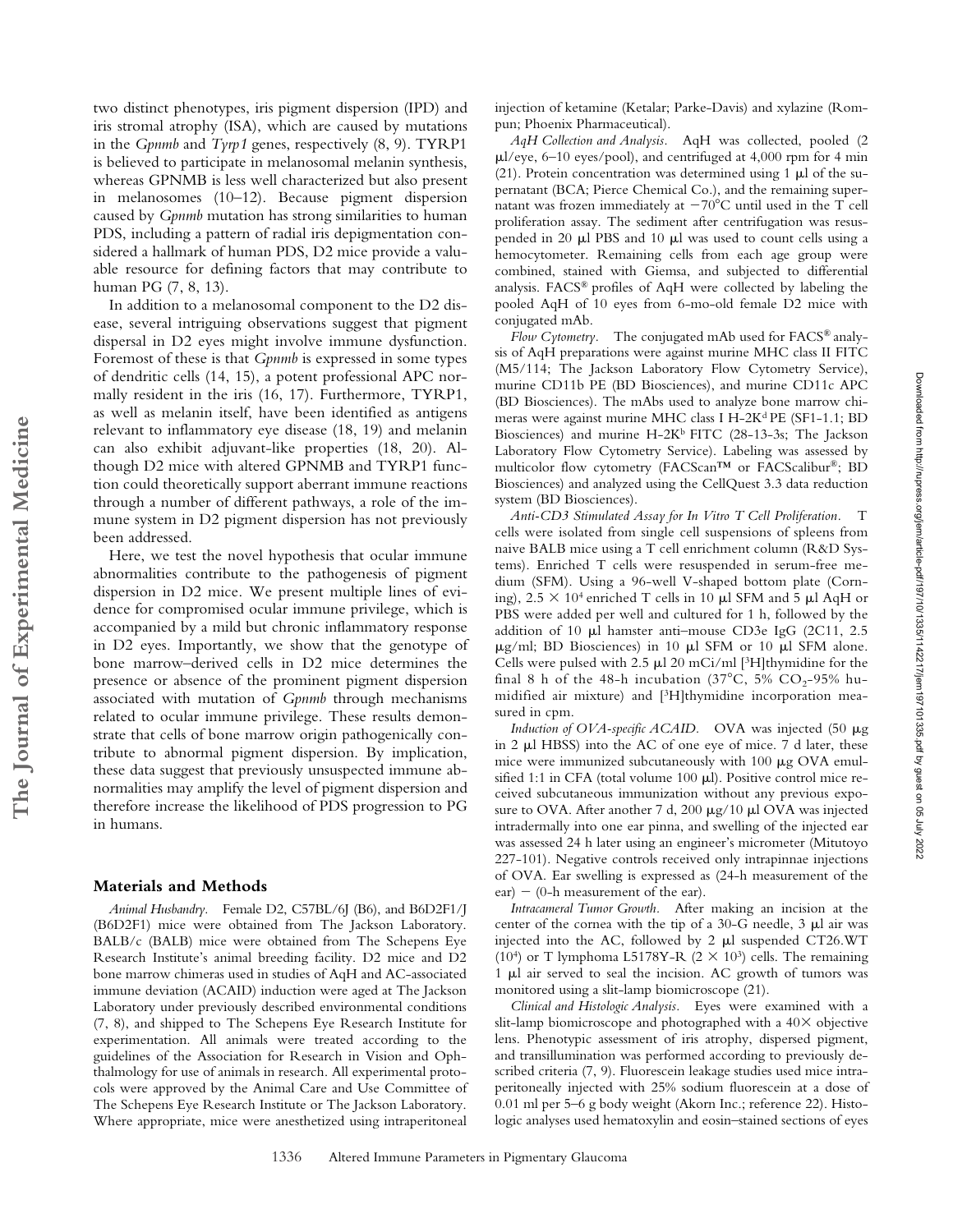fixed in phosphate-buffered glutaraldehyde paraformaldehyde mixture (7, 9).

*Generation and Analysis of Bone Marrow Chimeras.* Bone marrow chimeras were generated as follows: 4–8-wk-old female D2 and B6D2F1 mice were lethally irradiated (1,000 rad from a 137Cs source) and then received  $200 \mu l$  intravenous injections containing  $5 \times 10^6$  T cell–depleted bone marrow cells from the indicated donor strains. Donor marrow was depleted of T lymphocytes with 10  $\mu$ g/ml purified mAbs to CD4 (GK1.5; The Jackson Laboratory Flow Cytometry Service) and CD8a (53-6.72; The Jackson Laboratory Flow Cytometry Service). Peripheral blood extracted from the lateral tail vein of chimeras was assessed by multicolor flow cytometry to determine the degree of chimerism. Eyes of chimeras were assayed at 3–5-wk intervals.

*Gene Abbreviations.* The official full names of genes (with abbreviated protein designations used here in parentheses) are: glycoprotein (transmembrane) nmb (GPNMB); tyrosinase-related protein 1 (TYRP1); transforming growth factor, beta 2 (TGF2); tumor necrosis factor (ligand) superfamily, member 6 (CD95L); and tumor necrosis factor receptor superfamily, member 6 (CD95).

#### **Results**

*Compromised Ocular Immunosuppression: Altered Microenvironment.* Normal AqH is strongly immunosuppressive and profoundly inhibits T cell activation in vitro (23). We tested AqH from D2 and control BALB mice for capacity to suppress anti-CD3–driven T cell proliferation in vitro (Fig. 1). As expected, AqH from BALB eyes completely suppressed T cell proliferation whereas D2 AqH never inhibited T cell proliferation and actually displayed mitogenic activity, demonstrating the existence of a compromised intraocular immunosuppressive environment. Similar results were obtained using BALB and D2 AqH at concentrations of 3, 10, and 20%. AqH from D2 eyes lacked immunosuppressive properties at both 2 and 4 mo, ages that actually precede clinically detectable pigment dispersion.

*Compromised Ocular Immunosuppression: Deficient ACAID.* Ocular immune privilege expresses itself in part through a form of eye-dependent tolerance termed ACAID (24). Injection of antigenic material into the AC of wild-type mice induces a deviant systemic immune response that is devoid



Figure 1. D2 AqH lacks immunosuppressive properties. T cells were added to medium containing AqH at various concentrations, as shown here for 20% AqH from BALB or D2 mice of the indicated ages. Cells were stimulated with anti-CD3 antibodies for 48 h and assayed for [3H]thymidine incorporation into proliferating cells. Single pools of AqH were used for each age in the assay, each pool consisting of 6–10 eyes. Values are mean cpm  $\pm$  SEM of three to six wells.

that mediate delayed hypersensitivity (DH) and B cells that secrete complement-fixing antibodies. Thus, in contrast to antigens injected subcutaneously, antigens injected into the AC do not normally result in DH upon subsequent challenge with the same antigen, whether encountered in the eye or elsewhere. When ocular immune privilege is compromised, the capacity to support ACAID is usually abolished as well. Next, we examined whether eyes of aging D2 mice were capable of supporting ACAID induction (Fig. 2). As anticipated, OVA injected into the AC of control BALB eyes led to a profound impairment of OVA-specific DH (Fig. 2 A). OVA injected into the AC of 2-mo-old D2 mice moderately impaired the development and expression of DH (Fig. 2 B), whereas injection of OVA into AC of 4- or 6-mo-old D2 mice failed completely to inhibit OVA-specific DH (Fig. 2, C and D). These results suggest that a functional breakdown of conditions supporting immune privilege exists in D2 eyes before the onset of clinical disease.

of the effectors causing immunogenic inflammation: T cells

*Compromised Ocular Immunosuppression: Innate Immune Privilege.* Although immunosuppressive properties of AqH and the capacity to support ACAID induction are reliable



**Figure 2.** Deficient ACAID induction in D2 mice. ACAID induction was assessed in aged cohorts of mice, as shown here for (A) 2-mo-old BALB mice, (B) 2-mo-old D2 mice, (C) 4-mo-old D2 mice, or (D) 6-mo-old D2 mice. 50  $\mu$ g OVA was injected into the AC (OVA-AC). 1 wk later the mice were immunized subcutaneously with OVA plus CFA and challenged with intrapinnae injections of OVA after an additional 7 d. DH responses are indicated by increased ear thickness 24 h after challenge. Positive controls (POS) received only immunizations of OVA plus CFA injected subcutaneously, but no injections of OVA into AC. Negative controls (NEG) were naive mice receiving only intrapinnae challenges. Mean ear swelling responses  $\pm$  SEM (five mice per group) are presented. \*, values significantly lower than positive controls ( $P \le 0.05$ , Student's *t* test).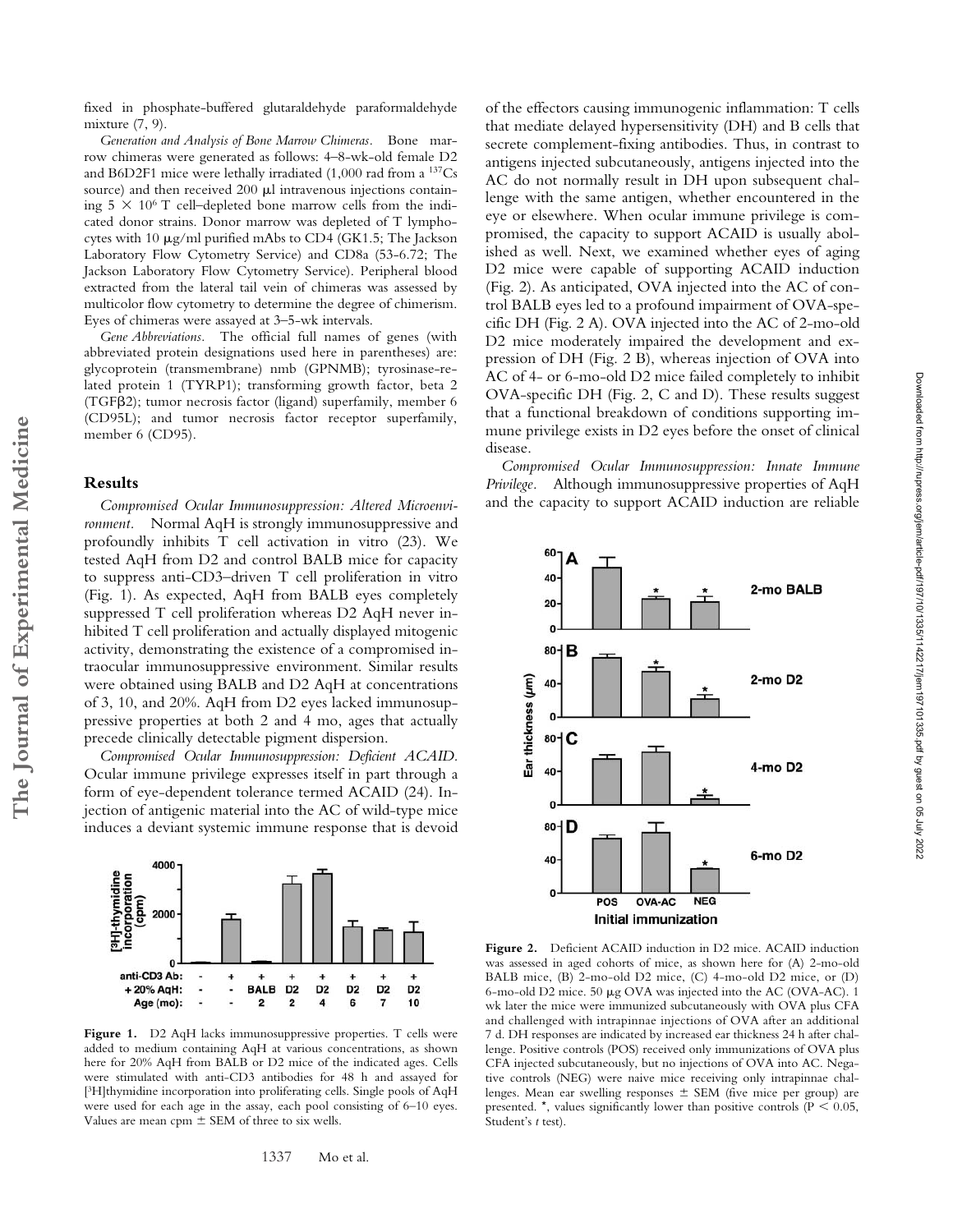corollaries of ocular immune privilege, they do not test directly if immune privilege is present and intact. Our next experiments evaluated whether ocular immune privilege is retained in D2 mice as they acquire IPD.

Innate immune privilege can be tested by examining the fate of mice receiving AC injections of syngeneic tumors. TGF<sub>B2</sub>, a key immunomodulatory factor constitutively present within AqH, blocks the ability of CD95L to trigger neutrophil cytolytic activity and cytokine release in the normal AC (25). Therefore, tumor cells expressing CD95L that are implanted in the AC are not vulnerable to destruction by CD95 neutrophils and these recipients succumb to progressive tumor growth and metastasis (26). By contrast, when implanted into nonprivileged sites, CD95L tumor cells activate CD95 neutrophils and are rejected by these innate immune effectors (the activated neutrophils), permitting recipient survival. To assess the integrity of innate ocular immune privilege in D2 mice at 2 and 7 mo, CD95L<sup>+</sup> or CD95L<sup>-</sup> DBA/2-derived T lymphoma L5178Y-R tumor cells were injected into the AC (Fig. 3 A). Regardless of age, D2 recipients of CD95L<sup>-</sup> tumor cells developed progressively growing tumors and 100% of these mice died by 18 d (not depicted). Similarly, 2-mo-old D2 recipients of CD95L tumor cells succumbed to their tumors, indicating that innate immune privilege was intact. By contrast, a high proportion (>50%) of 7-mo-old D2 mice were able to contain the intraocular growth of CD95L tumor cells, and these mice survived. Thus, innate immune privilege appears to be intact in eyes of 2-mo-old D<sub>2</sub> mice, but is compromised by  $7$  mo.

*Compromised Ocular Immunosuppression: Adaptive Immune Privilege.* Adaptive immune privilege can be tested by examining the fate of histoincompatible tumor cells injected

**The Journal of Experimental Medicine**

The Journal of Experimental Medicine



Figure 3. Compromised innate and adaptive immune privilege to intracameral tumor cells in aged D2 mice. (A) CD95L tumor cells were injected into the AC of 2- and 7-mo-old D2 mice. Percentage of recipients surviving through 30 d are indicated. (B) CT26.WT tumor cells were injected into the AC of 2- and 7-mo-old D2 mice. Percentage of AC filled with tumor is indicated through 11 d after tumor injection. \*, a significant difference ( $P < 0.05$ , Student's t test).

into the AC. Ocular immune privilege is revealed when histoincompatible tumors grow progressively in the AC, but are rejected when implanted subcutaneously (27). For these experiments, CT26.WT, a chemically induced colon carcinoma cell line derived from BALB mice, was selected because this mouse strain shares with D2 the same *H2* haplotype, *H2d* , but differs from D2 at multiple minor histocompatibility loci. CT26.WT tumor cells were injected either into the AC or subcutaneous space (positive control for rejection) of D2 mice at 2 and 7 mo. As negative controls, CT26.WT cells were similarly injected into 2-moold syngeneic BALB mice. CT26.WT cells never formed tumors after injection into the subcutaneous space of D2 mice, although they readily formed tumors at this site in BALB mice. This indicates that systemic immunity of D2 mice is capable of detecting and destroying histoincompatible tumor cells placed at a nonimmune privileged site. By contrast, CT26.WT cells formed progressively growing tumors in the AC of 2-mo-old D2 (Fig. 3 B) and BALB mice. Moreover, the rate of tumor growth was comparable in both sets of recipients (not depicted). This indicates that eyes of 2-mo-old D2 mice offer adaptive immune privilege to histoincompatible tumor cells. However, CT26.WT tumor cells that formed tumors in the eyes of 7-mo-old D2 mice exhibited a significant delay in the onset of tumor growth compared with that observed in 2-mo-old D2 (Fig. 3 B). Because delayed outgrowth of histoincompatible tumor cells is an expression of compromised immune privilege, this result indicates adaptive immune privilege attenuates in the eyes of older D2 mice. Importantly, our tumor growth experiments show deficits in both adaptive and innate immune privilege in 7-mo-old D2 mice, an age when iris pigment dispersion is aggressive.

*Compromised Ocular Immunosuppression: Deficient Blood/ Ocular Barrier.* An intact blood/ocular barrier is believed to be an important component of normal ocular immune privilege. Normal AqH contains extremely low levels of protein and no leukocytes, indicating that barriers normally exclude virtually all plasma proteins and leukocytes from entering the ocular microenvironment. AqH from 2-mo-old D2 eyes contained barely detectable amounts of protein, similar to levels found in AqH of normal BALB eyes. However, AqH from 4-mo-old D2 mice contained slightly elevated levels of protein and these levels continued to rise through the ages tested (Fig. 4 A). No rise of protein levels occurred in AqH from older BALB mice. We first detected leukocytes in AqH of 6-mo-old D2 mice with higher numbers of inflammatory cells present at 7 mo (Fig. 4 B). The predominant leukocyte present at 6 mo was the neutrophil whereas mononuclear cells predominated at 7 mo (Fig. 4 C). Ingested melanin was frequently seen in the cytoplasm of these mononuclear cells. FACS® analysis of AqH at 6 mo revealed that the infiltrating leukocytes stained positive for CD11b, CD11c, and MHC class II (including MHC class II<sup>+</sup> CD11b<sup>+</sup> CD11c<sup>-</sup> and MHC class II<sup>+</sup> CD11b<sup>+</sup> CD11c<sup>+</sup> phenotypes; not depicted). These phenotypes indicate that macrophages and dendritic cells are present. AqH collected from 10-mo-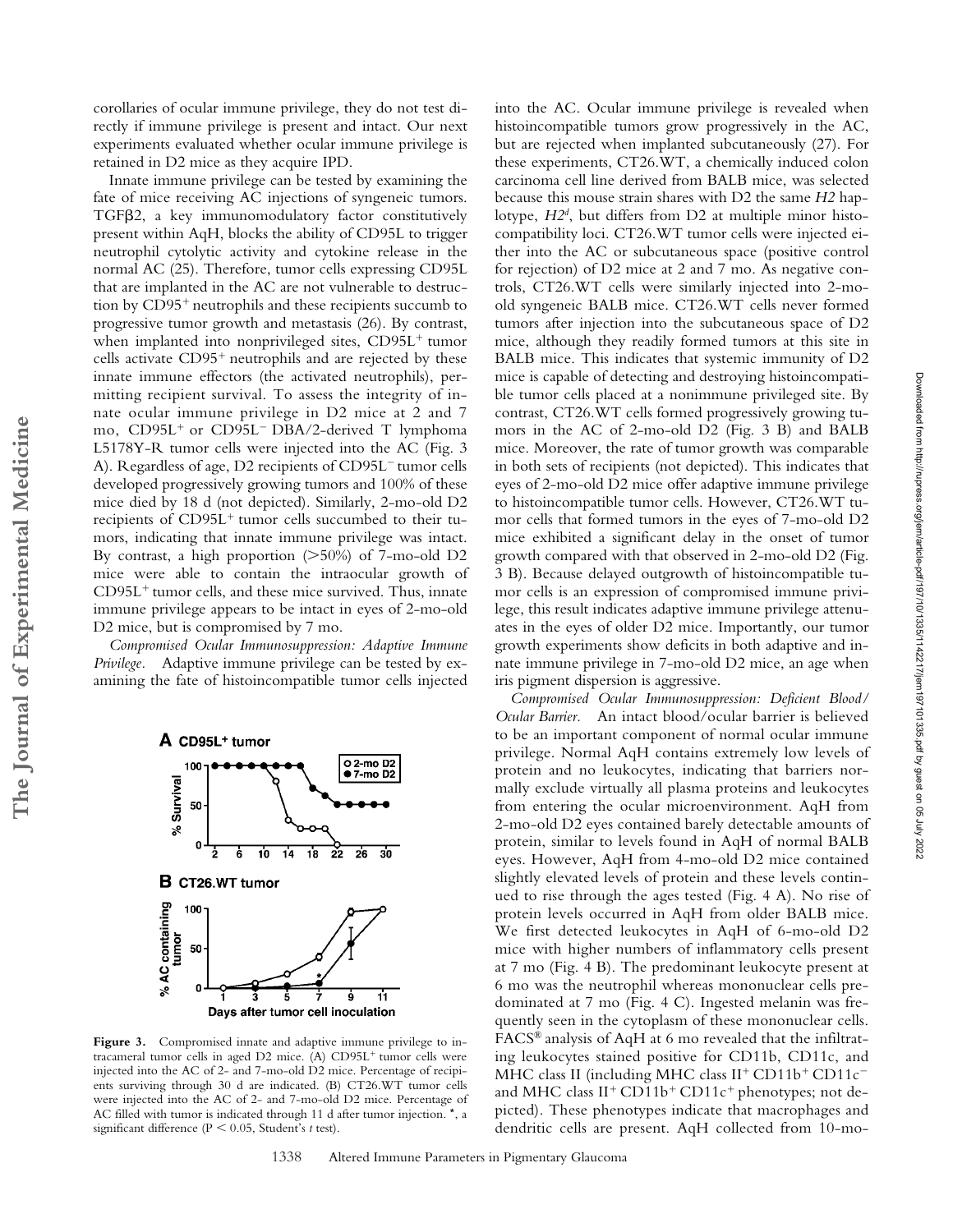

**Figure 4.** Breakdown of blood/ocular barrier integrity and leukocyte infiltration of D2 eyes. AqH collected from D2 mice at indicated ages was analyzed for: (A) protein content, (B) leukocyte content, and (C) proportion of leukocytes that were neutrophils and mononuclear cells. Values represent mean  $\pm$  SEM of 10 mice. (D–F) Fluorescein was injected intravenously into D2 mice and the presence of fluorescein within and outside intraocular vessels was assessed. The \*indicate artifacts caused by light source reflections. (D) Before 4 mo, eyes show only intravascular fluorescein (thin arrows). (E and F) After 4 mo, eyes showed extravascular fluorescein emerging from behind the pupil (open arrowheads) and extravascular fluorescein diffusely staining the iris stroma. (G–I) Histologic sections of D2 eyes, revealing leukocyte margination and iris infiltration. (G) At 3 mo, D2 irides appear normal and vessels lack leuko-

cyte margination (thin arrow). (H) At 5 mo and beyond, neutrophils (thick arrow) and macrophages (filled arrowhead) are present in the AC and on the anterior surface of iris. H illustrates leukocyte margination (thick arrow) occurring in an iris vessel. (I) After 6 mo, the peripupillary border of the iris becomes thickened and is comprised of pigment-bearing macrophages (filled arrowhead) and neutrophils (thick arrow). Even in severely affected eyes such as the one shown in I, iridial thickening is limited to the peripupillary margin. Original magnification: ×630. UD, undetectable; NEUT, neutrophils; MONO, mononuclear cells.

old D2 mice contained even higher levels of protein but very few leukocytes, suggesting that the intraocular inflammatory response had abated. Leukocytes were never detected in AqH of BALB mice at any age. These results strongly suggest that D2 mice experience breakdown of the blood/ocular barrier at  $\sim$ 4 mo, after which inflammatory leukocytes enter the AC. This inflammatory response is sustained for several months, but declines as the mice reach 10 mo. At no time during this interval did the eyes of these mice become red or show evidence of severe inflammation.

To directly assess the functional integrity of the blood/ ocular barrier in D2 mice, we performed fluorescein angiography on 2–7-mo-old mice. As expected, no evidence of fluorescein vascular leakage from intraocular vessels was observed in control BALB and B6 mice, and before 4 mo, no fluorescein leakage occurred in eyes of D2 mice (Fig. 4 D). In D2 older than 4 mo, fluorescein leakage was observed in some eyes, entering the AC from behind the iris (Fig. 4 E) and from the iris stroma (Fig. 4 F). By 7 mo all D2 eyes exhibited fluorescein leakage  $(n = 10 \text{ of } 10 \text{ eyes})$ , directly demonstrating that breakdown of the blood/ocular barrier accompanies the pigment dispersion that results in glaucoma in these mice.

*Leukocyte Margination and Iris Infiltration.* We examined eyes from aging D2 mice for histologic indications of iris infiltration by inflammatory cells. Through 3 mo, we detected no inflammatory cells in the iris or AC of any D2

mice (Fig. 4 G). By 5 mo, however, and increasingly so by 7 mo, eyes of D2 mice demonstrated a mild but consistent inflammatory response in the anterior segment. In 5- and 6-mo-old eyes, when clinical iris disease is barely detectable, mononuclear cells and neutrophils marginated along the walls of iris vessels and were present both in the iris and on the iris surface (Fig. 4 H). The number of these cells increased through 7 mo, when pigment dispersion is rampant, at which time macrophages were the most abundant infiltrating leukocyte. In these older D2 mice, macrophages containing melanin were present in the AC and accumulated in the iris stroma, especially at the pupillary border (Fig. 4 I) and in the trabecular meshwork. These data demonstrate that leukocyte infiltration of the iris is an early feature of D2 pigment dispersion.

*D2 Bone Marrow Is Necessary for Severe Pigment Dispersion and Glaucomatous Progression.* The D2 iris depigmentation is initiated by a form of melanosomal toxicity with *Gpnmb* mutation causing profound dispersal of pigment and *Tyrp1* mutation causing iris stromal atrophy accompanied by mild dispersal of pigment clumps into the AC (8, 9). Because D2 eyes have compromised immune privilege and the iris is infiltrated with leukocytes, we tested if bone marrow genotype affects the severity of pigment dispersion occurring in eyes facing iris insults resulting from *Gpnmb* and *Tyrp1* mutation. Bone marrow contains progenitors for hematopoietic lineages, causing reconstituted recipients to develop leukocyte lineages with cells of the donor genotype. To test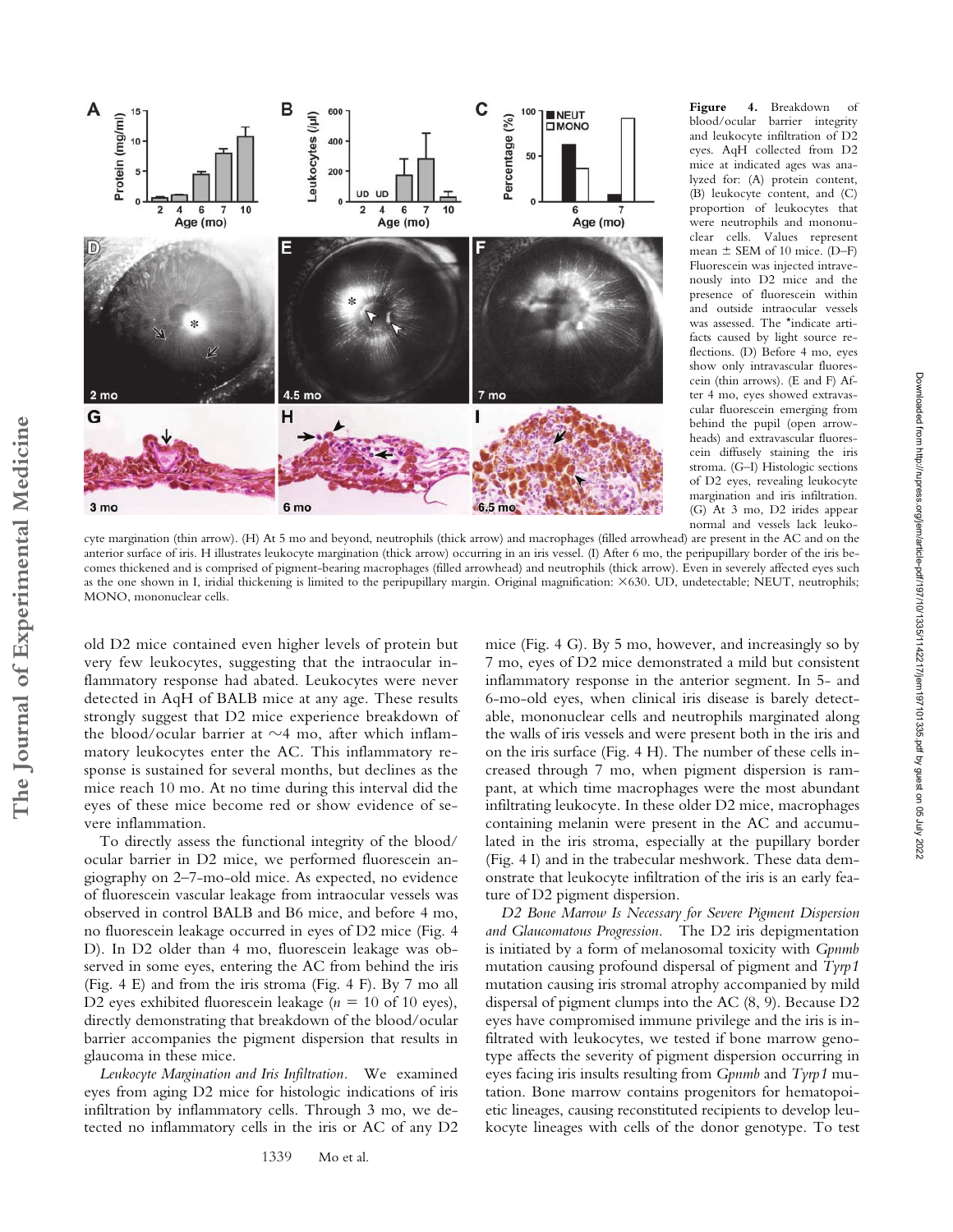the effects of bone marrow genotype, we reconstituted D2 mice with B6D2F1 or D2 (control) marrow and followed them clinically for indications of iris disease (Figs. 5 and 6). Additionally, B6D2F1 mice were reconstituted with D2 marrow. B6D2F1 mice have wild-type iris morphology and did not develop iris disease after reconstitution with D2 marrow, indicating that the progeny of D2 bone marrow alone are not capable of causing the disease. As expected, lethally irradiated D2 recipients reconstituted with D2 marrow developed transillumination defects (resulting from iris depigmentation), severe pigment dispersion, thickening of the pupillary border at 6 mo, and glaucomatous AC enlargement. The severity and onset of these phenotypes were identical to unmanipulated D2 mice (7–9). By contrast, D2 mice reconstituted with B6D2F1 marrow exhibited significant reduction of iris depigmentation. The rescuing effect of B6D2F1 marrow resulted in strikingly less transillumination than in mice with D2 marrow at both 6 (compare Fig. 5 I with E) and 10 mo (compare Fig. 5 J with F). These mice never developed the peripupillary iris thickening typically observed in D2 at 6 mo. When observed at 10 mo of age these recipients never developed severe pigment dispersion characteristic of IPD (compare Fig. 6 I with F). Importantly, B6D2F1 marrow also prevented the enlargement of the AC in D2 recipients at 10 mo (compare Fig. 5 K with G). The AC normally becomes enlarged due to elevated IOP in D2 mice at this age. The absence of AC enlargement shows that not only has the iris disease been ameliorated in bone marrow–reconstituted mice, but the glaucomatous progression toward PG has been suppressed as well.

Despite the striking rescue of pigment dispersion and peripupillary iris thickening associated with the D2-derived *GpnmbR150X* mutation (8, 9), bone marrow genotype did not affect all components of the D2 iris disease. D2 reconstituted with B6D2F1 marrow still displayed a small degree of transillumination (Fig. 5, I and J) and iris stromal atrophy (Fig. 6, H and I). In these mice, iris stromal atrophy that is associated with the D2-derived *Tyrp1b* mutation appeared to be unchanged.



Figure 5. B6D2F1 bone marrow suppresses depigmentation and AC enlargement. Representative eyes of bone marrow chimeras of indicated strains and ages. Glaucoma in D2 mice is typically associated with a pigment-dispersing iris disease, resulting in changes to the morphology of the iris. Subsequently, dispersed pigment becomes aberrantly deposited on a variety of structures including the surface of the iris, lens, and cornea. Dispersed pigment is also deposited in the AqH drainage structures, leading to increased IOP and enlargement of the AC (the space between the iris and cornea). The two left columns show transilluminating views assaying the degree of iris depigmentation, detectable as red areas within the image where reflected light is passing through the iris. The third and fourth columns show AC dimensions and representative FACS® profiles. (A–D) B6D2F1 recipients of D2 marrow show no signs of depigmentation at any age and ACs of normal dimension with a closely juxtaposed cornea and iris ( $n = 12$  mice at 4 mo, 11 mice at 6 mo, and 8 mice at 10 mo). (E–H) D2 recipients of D2 marrow-developed iris disease and signs of glaucoma following a time course and severity indistinguishable from unmanipulated D2 mice. These eyes developed moderate to severe iris transillumination and very enlarged ACs typical of mice with increased IOP. Reconstitution is presumed based on the survival of the mice after lethal irradiation (*n*  12 mice at 4 mo, 12 mice at 6 mo, and 8 mice at 10 mo). (I–L) Iris disease in D2 recipients of B6D2F1 marrow was significantly suppressed at all ages, as shown by relatively mild degrees of transillumination and ACs of normal dimension ( $n = 12$  mice at 4 mo, 11 mice at 6 mo, and 9 mice at 10 mo).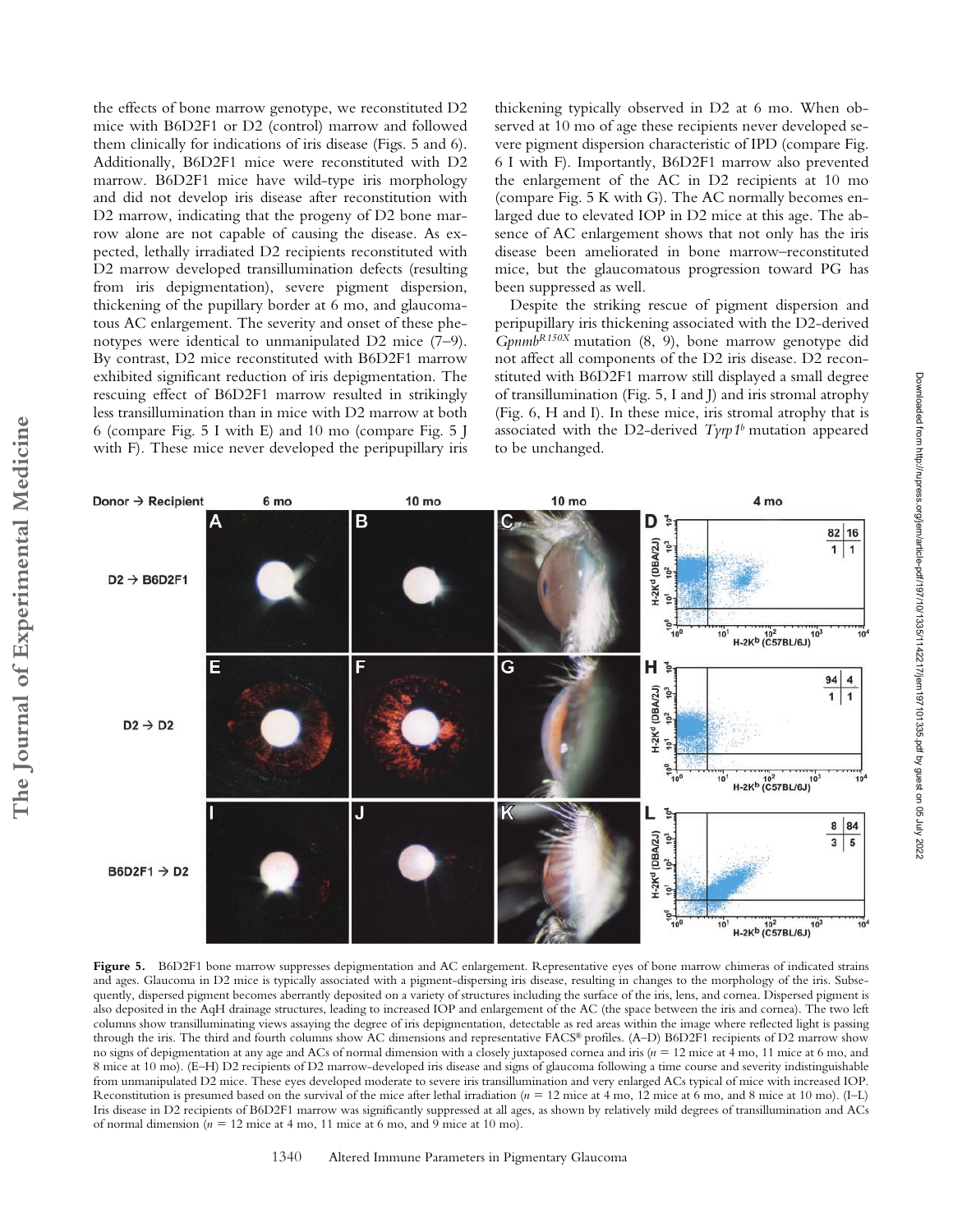

**Figure 6.** B6D2F1 bone marrow suppresses peripupillary thickening and severe pigment dispersion. Eyes of bone marrow chimeras of indicated strains and ages. Representative eyes from each cohort and age are shown, the number of mice per cohort are the same as for Fig. 5. All images are from clinical slit-lamp examination with broad beam illumination to assay for the presence of dispersed pigment within the AC and iris stromal morphology. (A–C) B6D2F1 recipients of D2 marrow maintain normal iris morphology at all ages. (D–F) Eyes from D2 recipients of D2 marrow exhibit a characteristic disease progression. At 4 mo, irides exhibit predisease morphology, 6-mo irides develop a significant thickening surrounding the pupil (arrowheads), and 10-mo irides become severely atrophic. Dispersed pigment is visible on the lens and AC structures (arrows) and iris atrophy is pronounced, particularly in the peripupillary margin. (G–I) Eyes from D2 recipients of B6D2F1 marrow are characterized by a less severe phenotype. At 4 mo, irides show no signs of disease, at 6-mo irides lack the pronounced peripupillary thickening characteristic of un-

manipulated D2 eyes, and 10-mo irides maintain significant overall integrity and lack the presence of large amounts of dispersed pigment typically observed on the lens, cornea, and iris. The peripupillary margin of 6- and 10-mo irides is mildly atrophic.

*B6D2F1 Bone Marrow Restores ACAID and Integrity of the Blood/Ocular Barrier.* To further characterize the rescuing effect of B6D2F1 bone marrow on D2 recipients, a cohort of these chimeric mice was analyzed at 6 mo for immune status of the ocular microenvironment and immune privilege. In addition to alleviating pigment dispersion, there was little indication of the type and extent of inflammation typically observed in eyes of D2 mice. AqH from chimeric D2 recipients of B6D2F1 bone marrow contained no leukocytes and barely detectable amounts of protein, revealing that the blood/ocular barrier was intact. Moreover, the eyes of the chimeric mice readily supported ACAID induction (Fig. 7 A). However, not all of the ocular immune abnormalities observed in D2 mice were corrected. AqH from chimeric D2 mice reconstituted with B6D2F1 bone marrow failed to suppress anti-CD3–driven T cell proliferation in vitro (Fig. 7 B).

# **Discussion**

Our current experiments document fundamental new aspects of pigment dispersion in D2 mice. We show that D2 eyes destined to develop pigment dispersion and PG have multiple abnormalities related to ocular immune privilege. AqH from affected D2 mice contains elevated protein levels and their iris vessels leaked fluorescein dye, indicating a breakdown in the blood/ocular barrier. AqH from D2 eyes also contained leukocytes (initially predominated by neutrophils, then mononuclear cells) reflecting the mild but sustained inflammation of the iris detected by histologic study. Both innate and adaptive immune privilege were compromised in eyes of 7-mo-old D2 mice tested with appropriate challenges of tumor cells. This array of findings implicates immune aberrations and inflammation in the pathogenesis of pigment dispersion in D2 mice.

Although the above results suggest participation of immune and inflammatory factors in the pathogenesis of pigment dispersion in D2 mice, they do not address whether they are primary disease characteristics or secondary consequences of pigment dispersion. Melanin pigment has potent adjuvant-like properties (20) and enhances intraocular inflammation in experimental autoimmune uveitis (18). Furthermore, melanosomal proteins are themselves potently immunogenic (28, 29). Thus, it seemed reasonable that dispersed pigment could contribute to a loss of ocular immune privilege in D2 mice. Contradicting this idea, we found that some of the immune abnormalities (lack of immunosuppressive properties of AqH at 2 mo and altered ACAID induction at 2 and 4 mo) substantially precede pigment dispersion. Further evidence against this idea is provided by our bone marrow chimera experiments. These experiments show that reconstitution of irradiated D2 mice with B6D2F1 marrow rescues the prominent pigment dispersion phenotype (IPD) that is caused by *Gpnmb* mutation. However, bone marrow reconstitution did not rescue the iris stromal atrophy phenotype caused by *Tyrp1* muta-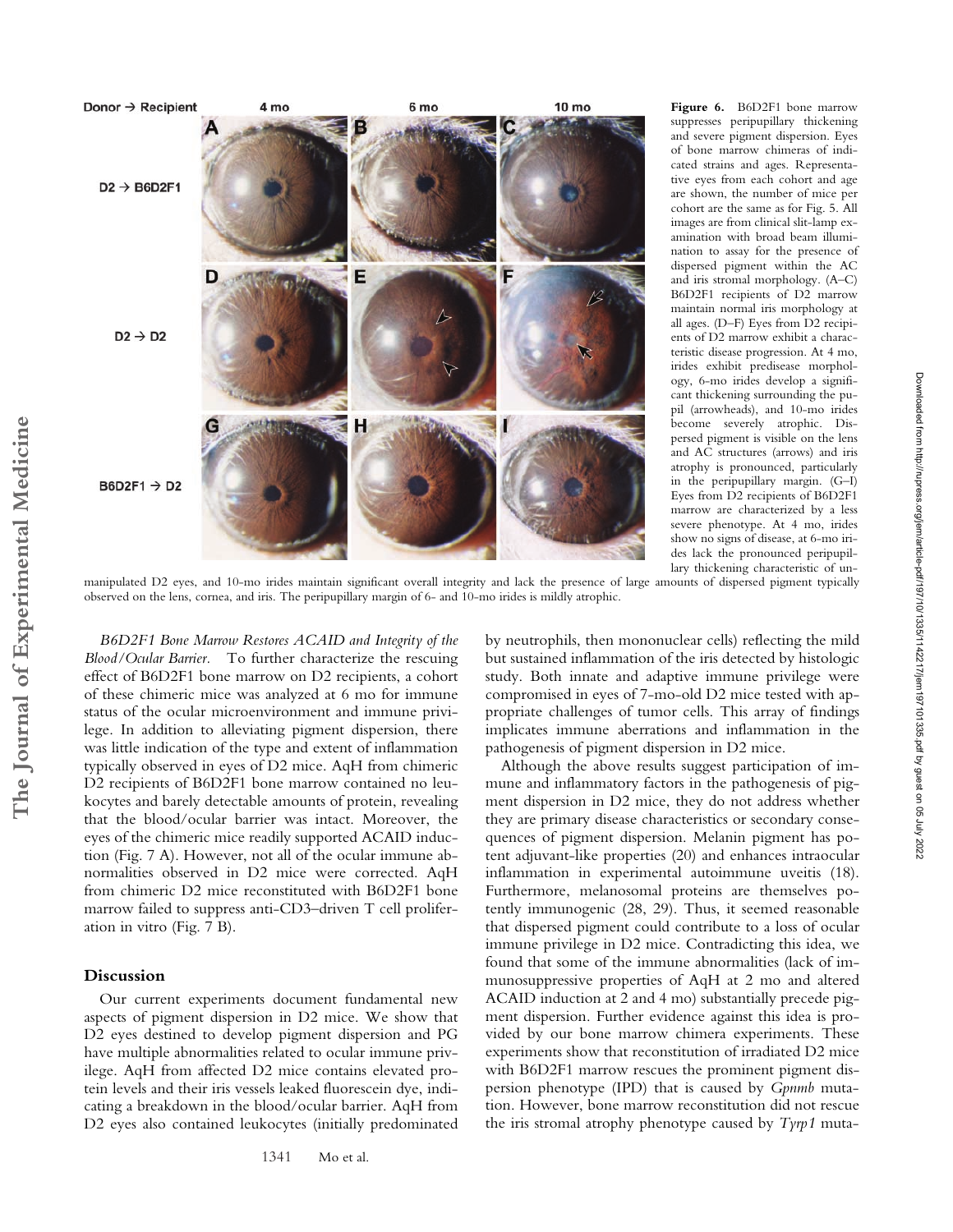

**Figure 7.** B6D2F1 bone marrow restores ACAID induction but not AqH immunosuppressive properties. (A) In contrast to unmanipulated D2 mice, 6-mo-old D2 mice reconstituted with B6D2F1 marrow (B6D2F1→D2) have a normal capacity to induce ACAID (compare with Fig. 2). Mean ear swelling responses  $\pm$  SEM (five mice per group) are presented. \*, values significantly lower than positive controls ( $P < 0.05$ , Student's *t* test). (B) Similar to unmanipulated D2 mice, 6-mo-old D2 mice reconstituted with B6D2F1 marrow also contain AqH lacking immunosuppressive properties (compare with Fig. 1). T cells were added to medium containing 20% AqH, stimulated with anti-CD3 antibodies for 48 h, and assayed for [3H]thymidine incorporation. Values are mean cpm  $\pm$  SEM of three to six wells.

tion. Thus, low levels of clinically detectable, liberated pigment persist in the eyes of the bone marrow chimeras. Despite the low level of liberated pigment, these chimeras are rescued with respect to: (a) integrity of the blood/ocular barrier, (b) leukocyte infiltration into the AqH, and (c) ability to induce ACAID. This argues that the suppressible immune ocular abnormalities detectable early in the disease are not secondary to pigment dispersion.

**The Journal of Experimental Medicine**

The Journal of Experimental Medicine

The results of our radiation bone marrow chimera experiments establish a causal relationship between the documented immune and inflammatory factors and the pathogenesis of pigment dispersion in D2 mice. Irradiated D2 mice reconstituted with B6D2F1 bone marrow cells failed to develop the full range and severity of pigment dispersion characteristic of unmanipulated D2 mice or irradiated D2 mice reconstituted with D2 bone marrow. D2 mice reconstituted with B6D2F1 marrow showed significantly less pigment dispersion, iris transillumination, and peripupillary swelling. Bone marrow contains progenitors of the immune system that can account for the correction of the immune abnormalities in the bone marrow chimeras. There is no evidence that bone marrow–derived lineages could directly rescue an inherent defect in pigmented cells of the iris. Therefore, the prominent rescue of iris disease observed in D2 recipients of B6D2F1 bone marrow indicates that some component(s) of the suppressible immune ocular abnormalities is directly pathogenic. Given the documented expression of *Gpnmb* in some types of dendritic cells (14, 15) and the dependency of ACAID on cells positive for F4/80 (predominantly dendritic cells and macrophages; 17, 30–32), we hypothesize that the prominent pigment dispersion rescued here by bone marrow reconstitution might be a consequence of lack of GPNMB function in D2 dendritic cells that have the *GpnmbR150X* mutation. Future experiments will directly test this hypothesis.

There are also components of the D2 ocular disease that appear to be insensitive to the genotype of bone marrow– derived lineages. First, the D2 mice reconstituted with B6D2F1 bone marrow maintained a degree of transillumination and iris atrophy indicative of the iris stromal atrophy phenotype that is caused by mutation of *Tyrp1*. In contrast to GPNMB, TYRP1 is thought to be melanocyte specific (10, 33) and has not been documented in bone marrow– derived lineages of the immune system. Second, the AqH of D2 mice reconstituted with B6D2F1 bone marrow remained incapable of suppressing T cell activation in vitro. This may result from either the small percentage of residual parental D2 bone marrow–derived cells in these mice, or may reflect the consequence of a nonbone marrow–derived ocular cell type that remains mutant in the eyes of these chimeras (possibly iris pigment epithelial cells that normally secrete factors that inhibit T cell proliferation). In either case, the rescue of the IPD phenotype despite the continued inability of AqH to suppress T cell proliferation indicates that this inability is not sufficient to induce the prominent pigment dispersion associated with IPD.

The factors causing human PDS and conspiring to determine whether or not it progresses to elevated IOP and PG are unknown. The pigment dispersion phenotype in D2 mice involves melanosomes, the specialized organelles of melanin pigment production containing both TYRP1 and GPNMB. Our previous studies suggest that mutations in *Tyrp1* and *Gpnmb* allow cytotoxic by-products of melanin synthesis to leave melanosomes in abnormally high quantities, resulting in melanocyte insult, cell injury, depigmentation, and iris atrophy (8, 9). Importantly, the current studies clearly demonstrate that the genotype of bone marrow– derived cells determines the level of pigment dispersion associated with these melanosomal insults in otherwise identical eyes. Thus, multiple hits can synergize to either cause or exacerbate the severity of the prominent pigment dispersion phenotype, IPD. One hit arises from a melanocyte insult predisposing toward pigment release, which in D2 mice results from a genetically determined melanosomal defect. Another hit arises from the immune system and determines the overall level of depigmentation and course of progression. Our finding that enlargement of the AC was curtailed in D2 mice reconstituted with B6D2F1 bone marrow further suggests that multiple hits are necessary for progression of the disease to PG.

Synergistic interactions between melanosomal defects and the immune system may also contribute to iris pigment dispersion in human PDS and may explain the complex pattern of occurrence in many families. Roles of melanosome-derived insults, immune abnormalities, and bone marrow–derived cells in human PDS are not defined. Ul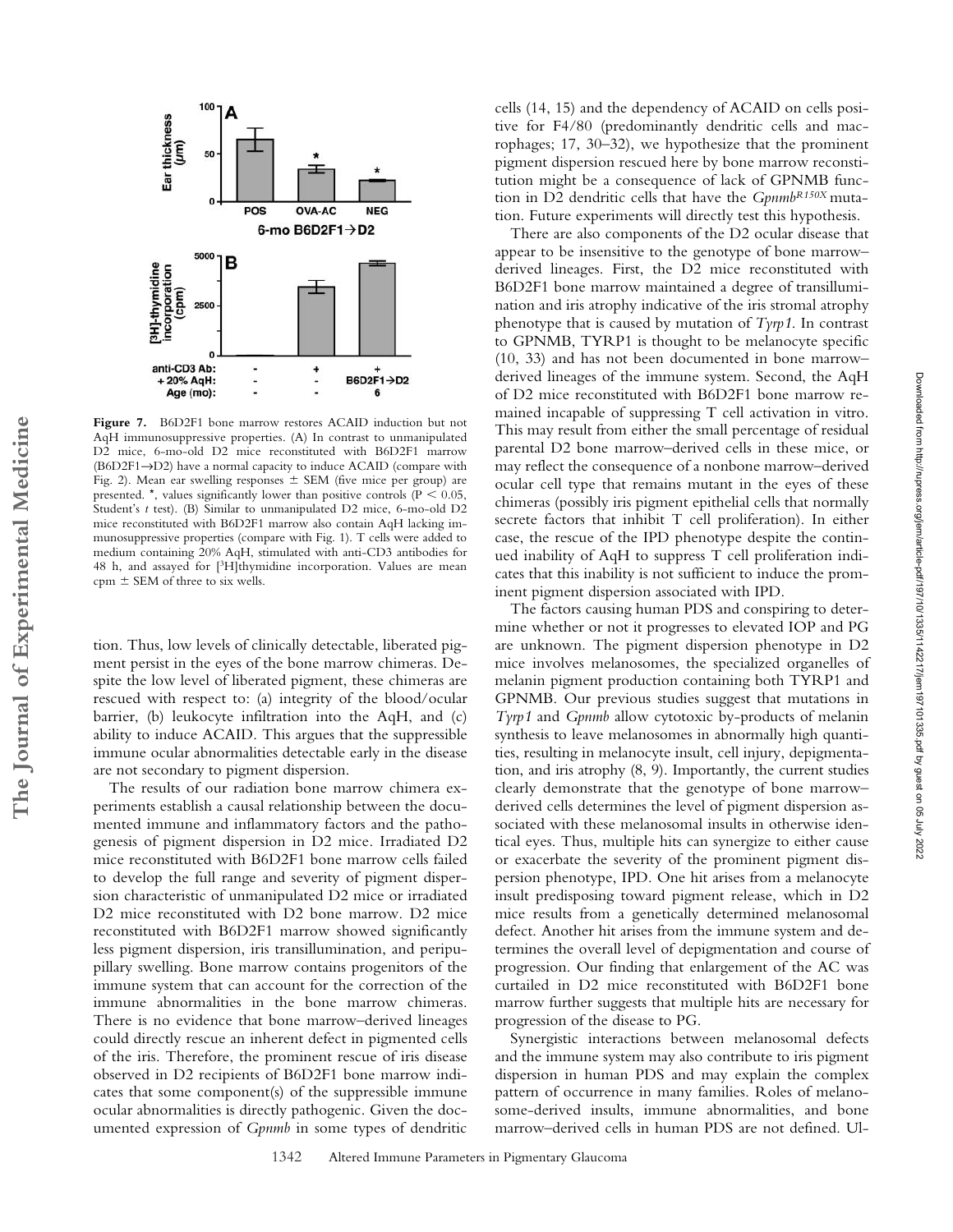trastructurally, abnormal melanosomes are present in the iris of some human PDS patients (34, 35). Similar melanosome abnormalities exist in D2 mice as young as 5 d after birth and are present in the iris (36 and unpublished data). This suggests that melanosomal disturbances might be involved in both the human and mouse diseases. Importantly, the form of inflammation observed in D2 eyes is mild, lacking redness and severe inflammation. If present in human PDS, a similarly mild inflammatory response might be subclinical on routine examination. Pigment-laden macrophages are present in the eyes of some human PDS/PG patients (35, 37, 38). Our current studies suggest that these cells and other bone marrow–derived lineages should not be excluded as active participants in the disease.

In conclusion, we present evidence for immune aberrations and sustained, mild inflammation in eyes of D2 mice and propose that a similar, and previously unsuspected, set of abnormalities may occur in human PDS/PG. PG is a relatively early onset and difficult to treat form of glaucoma. Our studies suggest that developing treatments to decrease the amount of dispersed pigment and/or reduce inflammatory responses might be beneficial as new therapies to prevent progression to glaucoma.

We thank M. Ortega and A. Snow for animal care; M. Pierce for technical assistance with bone marrow reconstitution; T. Duffy of The Jackson Laboratory Flow Cytometry Service for assistance with FACS® analysis; D. Roopenian for helpful discussions and J. Smith for assistance in preparing the manuscript. Managerial and laboratory support from Dr. J. Doherty is greatly appreciated. CT26.WT cells were provided by N.P. Restifo (National Institutes of Health [NIH], Bethesda, MD) and DBA/2-derived T lymphoma L5178Y-R tumor cells transfected with CD95L were provided by A. Marshak-Rothstein (Boston University, Boston, MA).

Some of this work was supported by NIH grant EY 05678 and a grant from The Glaucoma Foundation (both to J.W. Streilein). Scientific support services at The Jackson Laboratory are funded by a grant from the National Cancer Institute. S.W.M. John is an Associate Investigator of The Howard Hughes Medical Institute.

*Submitted: 25 November 2002 Revised: 26 March 2003 Accepted: 3 April 2003*

### **References**

**The Journal of Experimental Medicine**

The Journal of Experimental Medicine

- 1. Ritch, R., D. Steinberger, and J.M. Liebmann. 1993. Prevalence of pigment dispersion syndrome in a population undergoing glaucoma screening. *Am. J. Ophthalmol.* 115:707–710.
- 2. Richter, C.U., T.M. Richardson, and W.M. Grant. 1986. Pigmentary dispersion syndrome and pigmentary glaucoma. A prospective study of the natural history. *Arch. Ophthalmol.* 104:211–215.
- 3. Migliazzo, C.V., R.N. Shaffer, R. Nykin, and S. Magee. 1986. Long-term analysis of pigmentary dispersion syndrome and pigmentary glaucoma. *Ophthalmology.* 93:1528–1536.
- 4. Farrar, S.M., M.B. Shields, K.N. Miller, and C.M. Stoup. 1989. Risk factors for the development and severity of glaucoma in the pigment dispersion syndrome. *Am. J. Ophthalmol.* 108:223–229.
- 5. Campbell, D.G., and R.M. Schertzer. 1996. Pigmentary

glaucoma. *In* The Glaucomas. R. Ritch, M.B. Shields, and T. Krupin, editors. Mosby, St. Louis. 975–991.

- 6. Andersen, J.S., A.M. Pralea, E.A. DelBono, J.L. Haines, M.B. Gorin, J.S. Schuman, C.G. Mattox, and J.L. Wiggs. 1997. A gene responsible for the pigment dispersion syndrome maps to chromosome 7q35-q36. *Arch. Ophthalmol.* 115:384–388.
- 7. John, S.W.M., R.S. Smith, O.V. Savinova, N.L. Hawes, B. Chang, D. Turnbull, M. Davisson, T.H. Roderick, and J.R. Heckenlively. 1998. Essential iris atrophy, pigment dispersion, and glaucoma in DBA/2J mice. *Invest. Ophthalmol. Vis. Sci.* 39:951–962.
- 8. Chang, B., R.S. Smith, N.L. Hawes, M.G. Anderson, A. Zabaleta, O. Savinova, T.H. Roderick, J.R. Heckenlively, M.T. Davisson, and S.W.M. John. 1999. Interacting loci cause severe iris atrophy and glaucoma in DBA/2J mice. *Nat. Genet.* 21:405–409.
- 9. Anderson, M.G., R.S. Smith, N.L. Hawes, A. Zabaleta, B. Chang, J.L. Wiggs, and S.W.M. John. 2002. Mutations in genes encoding melanosomal proteins cause pigmentary glaucoma in DBA/2J mice. *Nat. Genet.* 30:81–85.
- 10. Sturm, R.A., R.D. Teasdale, and N.F. Box. 2001. Human pigmentation genes: identification, structure and consequences of polymorphic variation. *Gene.* 277:49–62.
- 11. Turque, N., F. Denhez, P. Martin, N. Planque, M. Bailly, A. Begue, D. Stehelin, and S. Saule. 1996. Characterization of a new melanocyte-specific gene (QNR-71) expressed in v-myctransformed quail neuroretina. *EMBO J.* 15:3338–3350.
- 12. Le Borgne, R., N. Planque, P. Martin, F. Dewitte, S. Saule, and B. Hoflack. 2001. The AP-3-dependent targeting of the melanosomal glycoprotein QNR-71 requires a di-leucinebased sorting signal. *J. Cell Sci.* 114:2831–2841.
- 13. John, S.W.M., M.G. Anderson, and R.S. Smith. 1999. Mouse genetics: a tool to help unlock the mechanisms of glaucoma. *J. Glaucoma.* 8:400–412.
- 14. Ahn, J.H., Y. Lee, C. Jeon, S.J. Lee, B.H. Lee, K.D. Choi, and Y.S. Bae. 2002. Identification of the genes differentially expressed in human dendritic cell subsets by cDNA subtraction and microarray analysis. *Blood.* 100:1742–1754.
- 15. Shikano, S., M. Bonkobara, P.K. Zukas, and K. Ariizumi. 2001. Molecular cloning of a dendritic cell-associated transmembrane protein, DC-HIL, that promotes RGD-dependent adhesion of endothelial cells through recognition of heparan sulfate proteoglycans. *J. Biol. Chem.* 276:8125–8134.
- 16. Banchereau, J., and R.M. Steinman. 1998. Dendritic cells and the control of immunity. *Nature.* 392:245–252.
- 17. McMenamin, P.G., J. Crewe, S. Morrison, and P.G. Holt. 1994. Immunomorphologic studies of macrophages and MHC class II-positive dendritic cells in the iris and ciliary body of the rat, mouse, and human eye. *Invest. Ophthalmol. Vis. Sci.* 35:3234–3250.
- 18. Bora, N.S., M.D. Woon, M.T. Tandhasetti, T.P. Cirrito, and H.J. Kaplan. 1997. Induction of experimental autoimmune anterior uveitis by a self-antigen: melanin complex without adjuvant. *Invest. Ophthalmol. Vis. Sci.* 38:2171–2175.
- 19. Yamaki, K., K. Gocho, K. Hayakawa, I. Kondo, and S. Sakuragi. 2000. Tyrosinase family proteins are antigens specific to Vogt-Koyanagi-Harada disease. *J. Immunol.* 165: 7323–7329.
- 20. Kaya, M., D.P. Edward, H. Tessler, and R.L. Hendricks. 1992. Augmentation of intraocular inflammation by melanin. *Invest. Ophthalmol. Vis. Sci.* 33:522–531.
- 21. Mo, J.S., and J.W. Streilein. 2001. Immune privilege persists